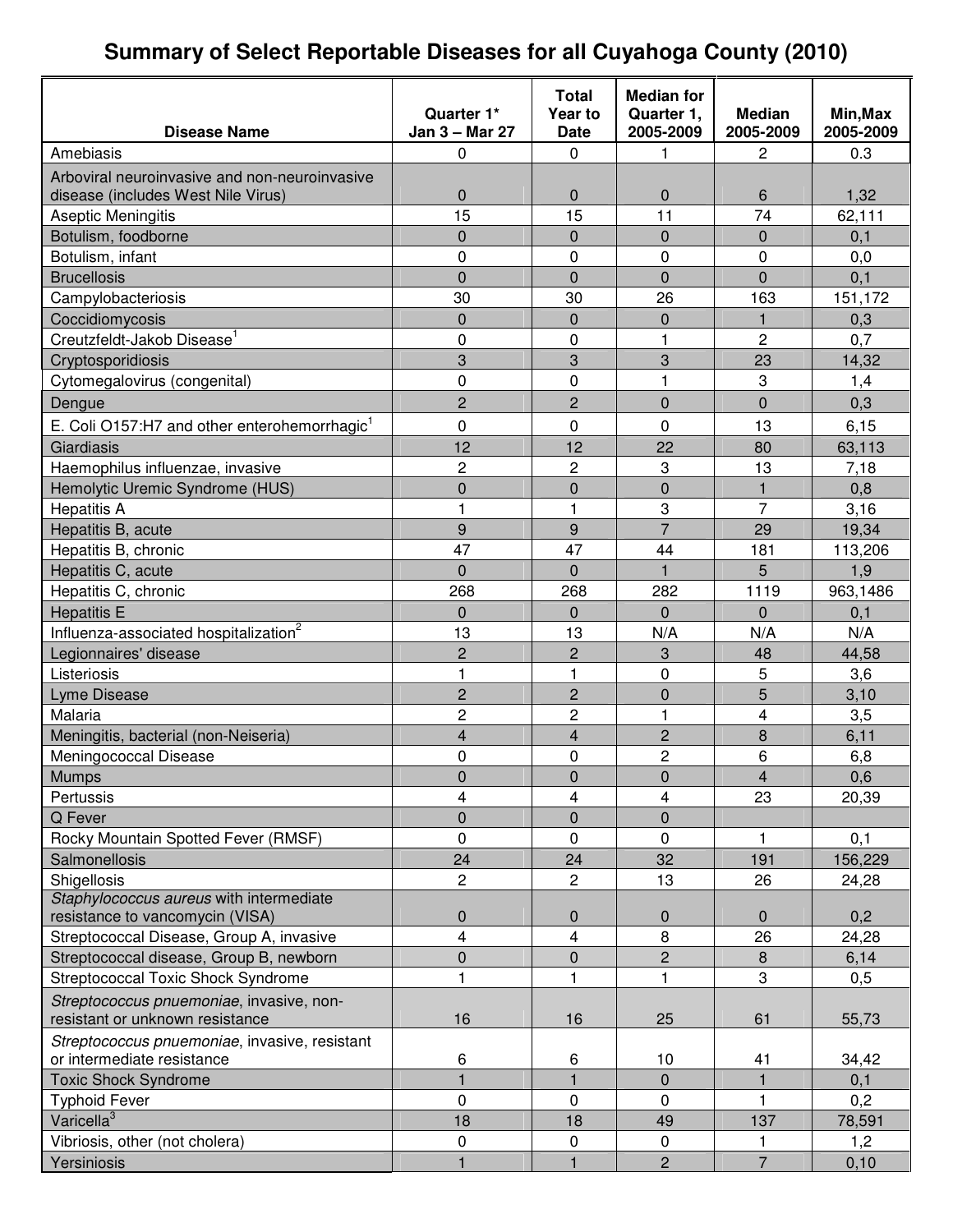#### **Disease Name Quarter 1\* Jan 3 – Mar 27 Total Year to Date Median for Quarter 1, 2005-2009 Median 2005-2009 Min,Max 2005-2009**  Amebiasis 0 0 0 0,2 Arboviral neuroinvasive and non-neuroinvasive disease (includes West Nile Virus) 0 0 0 2 1,7 Aseptic Meningitis 10 10 10 10 5 36 27,42 Botulism, foodborne **1** 0 0 0 0 0,1 Botulism, infant 0 0 0 0 0,0 Brucellosis 0 0 0,0 Campylobacteriosis 22 22 19 117 102,130  $\text{Coccidiomvcosis}$  0 0 0,3 Creutzfeldt-Jakob Disease<sup>1</sup> | 0 | 0 | 1 | 2 | 0,7  $\hbox{Crvptosporidiosis}$  1  $\hbox{Crvptosporidiosis}$  9.20 Cytomegalovirus (congenital)  $\begin{array}{cccc} | & 0 & | & 0 & | & 1 & | & 0.2 \end{array}$ Dengue 2 0 0,2 E. Coli O157:H7 and other enterohemorrhagic<sup>1</sup>0 0 0 10 5,12 Giardiasis 8 8 15 59 47,71 Haemophilus influenzae, invasive 2 2 2 9 5,13 Hemolytic Uremic Syndrome (HUS)  $\begin{array}{cccc} | & 0 & 0 \\ | & 0 & 0 \\ \end{array}$  0 0 1 1 0,7 Hepatitis A 1 2 5 3,14 Hepatitis B, acute the control of the control of the control of the control of the control of the control of t Hepatitis B, chronic 22 22 22 22 22 86 57,111 Hepatitis C, acute 0 0 0 0 0,5 Hepatitis C, chronic **114** 114 114 114 117 1443 398,550 Hepatitis E | 0 | 0 | 0 | 0,1 Influenza-associated hospitalization<sup>2</sup>  $\vert$  8  $\vert$  N/A  $\vert$  N/A  $\vert$  N/A N/A Legionnaires' disease 28,36  $\qquad$  2 3 32 32 28,36 Listeriosis 1 1 0 3 1,6 **Lyme Disease 2 2 2 0 4 3,9** Malaria 1 1 0 2 1,2 Meningitis, bacterial (non-Neiseria) 1 1 1 0 3 2,5 Meningococcal Disease **1** 0 1 3 0,4 Mumps 0 0 0 2 0,5 Pertussis 3 3 3 19 15,33 Q Fever 0 0 0 0 0,0 Rocky Mountain Spotted Fever (RMSF) 0 0 0 0 0,1 Salmonellosis 13 13 13 22 127 99,157 Shigellosis 0 0 7 28 8,114 Staphylococcus aureus with intermediate resistance to vancomycin (VISA) 0 0 0 0 0,2 Streptococcal Disease, Group A, invasive 1 1 1 1 1 1 4 15 13,17 Streptococcal disease, Group B, newborn 0 0 0 1 4 2,6 Streptococcal Toxic Shock Syndrome | 1 1 | 1 | 1 | 2 | 0,3 Streptococcus pnuemoniae, invasive, nonresistant or unknown resistance 9 9 13 32 26,45 Streptococcus pnuemoniae, invasive, resistant or intermediate resistance 5 5 6 25 21,30 Toxic Shock Syndrome 0 0 0 0 0,1 Typhoid Fever 0 0 1 0,2 Varicella $3$ 17 | 36 | 93 | 60,517 Vibriosis, other (not cholera)  $\begin{array}{ccccccc} \vert & 0 & \vert & 0 & \vert & 0 \end{array}$  0 1 1 0.2

Yersiniosis 0 0 1 4 0,8

#### **Summary of Select Reportable Diseases for CCBH (2010)**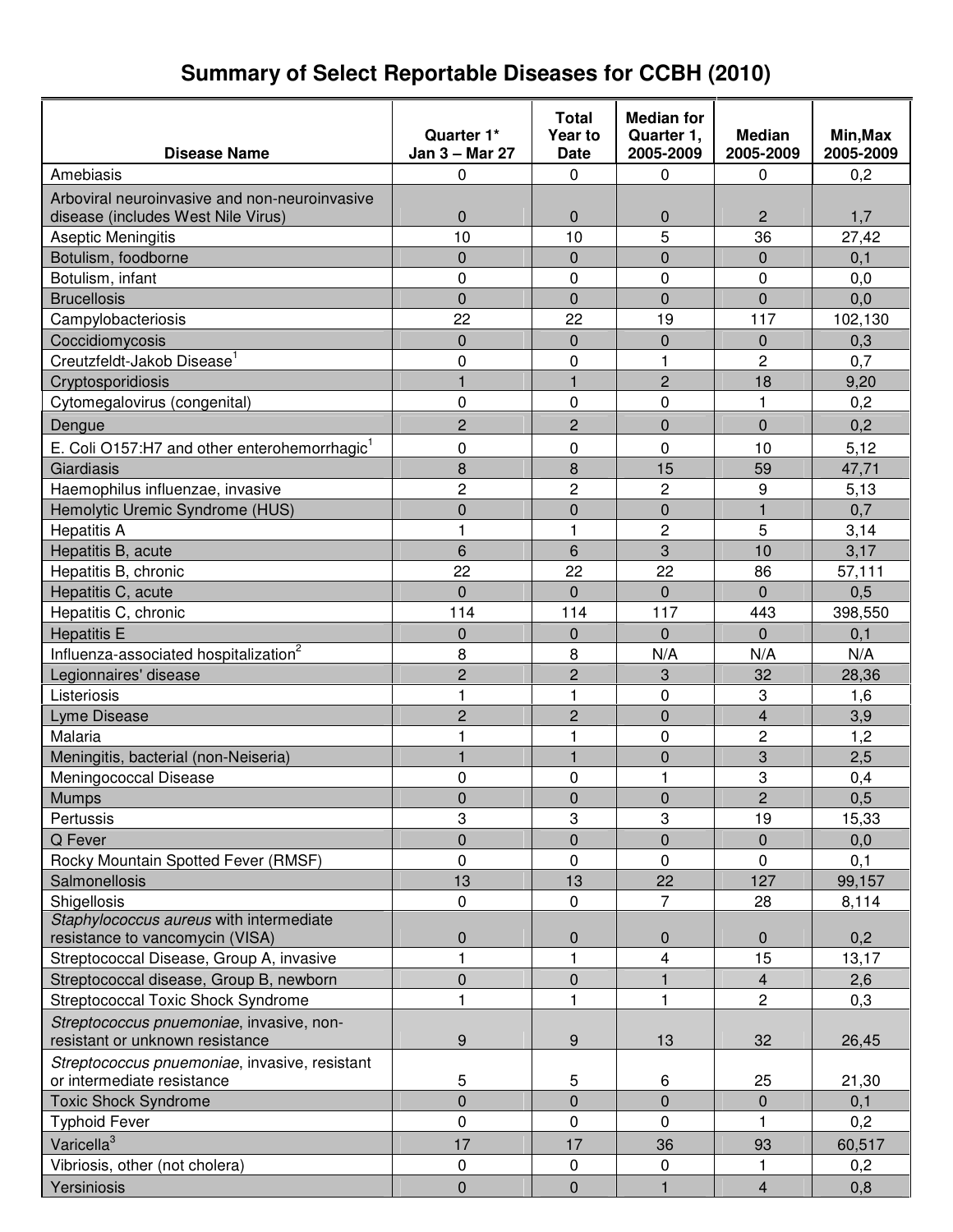| <b>Disease Name</b>                                                                 | Quarter 1*<br>Jan 3 - Mar 27 | <b>Total</b><br>Year to<br><b>Date</b> | <b>Median for</b><br>Quarter 1,<br>2005-2009 | <b>Median</b><br>2005-2009 | Min, Max<br>2005-2009 |
|-------------------------------------------------------------------------------------|------------------------------|----------------------------------------|----------------------------------------------|----------------------------|-----------------------|
| Amebiasis                                                                           | $\mathbf 0$                  | $\mathbf 0$                            | 1                                            | 1                          | 0,3                   |
|                                                                                     |                              |                                        |                                              |                            |                       |
| Arboviral neuroinvasive and non-neuroinvasive<br>disease (includes West Nile Virus) | $\mathbf 0$                  | $\boldsymbol{0}$                       | 0                                            | 3                          | 0,29                  |
| Aseptic Meningitis                                                                  | 5                            | 5                                      | 6                                            | 33                         | 27,69                 |
| Botulism, foodborne                                                                 | $\overline{0}$               | $\mathbf 0$                            | $\overline{0}$                               | 0                          | 0,0                   |
| Botulism, infant                                                                    | 0                            | $\mathbf 0$                            | 0                                            | 0                          | 0,0                   |
| <b>Brucellosis</b>                                                                  | $\overline{0}$               | $\mathbf 0$                            | $\overline{0}$                               | $\overline{0}$             | 0,1                   |
| Campylobacteriosis                                                                  | 8                            | 8                                      | 6                                            | 43                         | 35,45                 |
| Coccidiomycosis                                                                     | $\overline{0}$               | $\mathbf 0$                            | $\overline{0}$                               | 0                          | 0,1                   |
| Creutzfeldt-Jakob Disease <sup>1</sup>                                              | 0                            | $\mathbf 0$                            | 0                                            | 0                          | 0,0                   |
| Cryptosporidiosis                                                                   | $\overline{2}$               | $\overline{2}$                         | $\mathbf{1}$                                 | $\overline{4}$             | 4,13                  |
| Cytomegalovirus (congenital)                                                        | 0                            | $\mathbf 0$                            | 0                                            | 2                          | 0,3                   |
|                                                                                     | $\overline{0}$               | $\Omega$                               | $\overline{0}$                               | 0                          | 0,1                   |
| Dengue                                                                              |                              |                                        |                                              |                            |                       |
| E. Coli O157:H7 and other enterohemorrhagic <sup>1</sup>                            | 0                            | 0                                      | 0                                            | $\overline{2}$             | 1,3                   |
| Giardiasis                                                                          | $\overline{\mathbf{4}}$      | $\overline{\mathbf{4}}$                | 5                                            | 24                         | 10,35                 |
| Haemophilus influenzae, invasive                                                    | 0                            | $\mathbf 0$                            | 1                                            | 5                          | 2,5                   |
| Hemolytic Uremic Syndrome (HUS)                                                     | $\overline{0}$               | $\mathbf 0$                            | $\overline{0}$                               | $\mathbf 0$                | 0,1                   |
| <b>Hepatitis A</b>                                                                  | 0                            | $\mathbf 0$                            | 1                                            | $\overline{2}$             | 0,2                   |
| Hepatitis B, acute                                                                  | 3                            | 3                                      | 5                                            | 18                         | 6,26                  |
| Hepatitis B, chronic                                                                | 25                           | 25                                     | 20                                           | 89                         | 53,94                 |
| Hepatitis C, acute                                                                  | $\overline{0}$               | $\Omega$                               | 1                                            | 3                          | 1,8                   |
| Hepatitis C, chronic                                                                | 151                          | 151                                    | 159                                          | 660                        | 546,925               |
| <b>Hepatitis E</b>                                                                  | $\overline{0}$               | $\mathbf 0$                            | $\overline{0}$                               | $\Omega$                   | 0,0                   |
| Influenza-associated hospitalization <sup>2</sup>                                   | 4                            | 4                                      | N/A                                          | N/A                        | N/A                   |
| Legionnaires' disease                                                               | $\overline{0}$               | $\mathbf 0$                            | $\mathbf{1}$                                 | 18                         | 12,22                 |
| Listeriosis                                                                         | 0                            | $\mathbf 0$                            | 0                                            | 1                          | 0,3                   |
| Lyme Disease                                                                        | $\mathbf 0$                  | $\mathbf 0$                            | 0                                            | $\mathbf{1}$               | 0,2                   |
| Malaria                                                                             | $\mathbf{1}$                 | 1                                      | 0                                            | $\overline{c}$             | 1,3                   |
| Meningitis, bacterial (non-Neiseria)                                                | 3                            | 3                                      | $\mathbf{1}$                                 | 5                          | 3,8                   |
| Meningococcal Disease                                                               | 0                            | $\mathbf 0$                            | $\overline{c}$                               | 3                          | 2,7                   |
| <b>Mumps</b>                                                                        | 0                            | 0                                      | 0                                            |                            | 0,2                   |
| Pertussis                                                                           | 1                            | 1                                      | 1                                            | 5                          | 2,9                   |
| Q Fever                                                                             | $\overline{0}$               | $\mathbf 0$                            | $\overline{0}$                               | $\mathbf 0$                | 0,0                   |
| Rocky Mountain Spotted Fever (RMSF)                                                 | 0                            | $\mathbf 0$                            | 0                                            | 0                          | 0,1                   |
| Salmonellosis                                                                       | 11                           | 11                                     | 10                                           | 61                         | 52,66                 |
| Shigellosis                                                                         | $\overline{2}$               | $\overline{c}$                         | 6                                            | 76                         | 5,162                 |
| Staphylococcus aureus with intermediate<br>resistance to vancomycin (VISA)          | $\pmb{0}$                    | $\mathbf 0$                            | 0                                            | 0                          | 0,0                   |
| Streptococcal Disease, Group A, invasive                                            | $\overline{c}$               | $\overline{c}$                         | 4                                            | 11                         | 10, 12                |
| Streptococcal disease, Group B, newborn                                             | 0                            | $\mathbf{0}$                           | $\mathbf{1}$                                 | $\overline{4}$             | 2,10                  |
| <b>Streptococcal Toxic Shock Syndrome</b>                                           | 0                            | $\pmb{0}$                              | 0                                            | 0                          | 0,2                   |
| Streptococcus pnuemoniae, invasive, non-                                            |                              |                                        |                                              |                            |                       |
| resistant or unknown resistance                                                     | $\overline{7}$               | $\overline{7}$                         | 8                                            | 26                         | 24,29                 |
| Streptococcus pnuemoniae, invasive, resistant<br>or intermediate resistance         | 1                            | 1                                      | 3                                            | 13                         | 11,19                 |
| <b>Toxic Shock Syndrome</b>                                                         | $\mathbf{1}$                 | $\overline{\mathbf{1}}$                | $\overline{0}$                               | $\overline{0}$             | 0,1                   |
| <b>Typhoid Fever</b>                                                                | 0                            | 0                                      | 0                                            | 0                          | 0,0                   |
| Varicella <sup>3</sup>                                                              | $\mathbf{1}$                 | 1                                      | 13                                           | 45                         | 11,74                 |
| Vibriosis, other (not cholera)                                                      | 0                            | $\mathbf 0$                            | 0                                            | 0                          | 0,0                   |
| Yersiniosis                                                                         | $\mathbf{1}$                 | 1                                      | $\mathbf{1}$                                 | $\overline{c}$             | 0,6                   |

## **Summary of Select Reportable Diseases for City of Cleveland (2010)**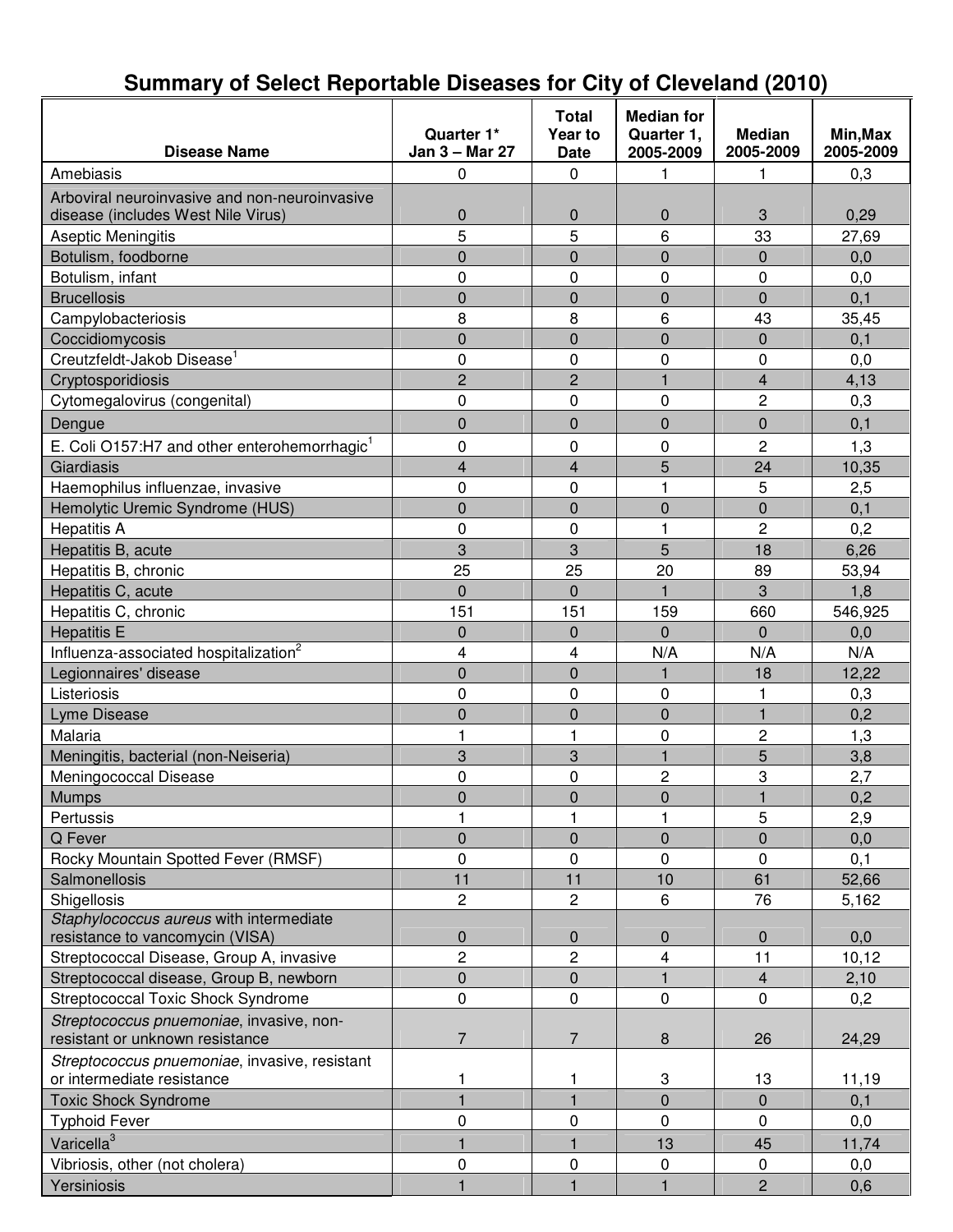# **Summary of Select Reportable Diseases for city of Shaker Heights (2010)**

|                                                                             |                | <b>Total</b>   | <b>Median for</b> |                |           |
|-----------------------------------------------------------------------------|----------------|----------------|-------------------|----------------|-----------|
|                                                                             | Quarter 1*     | Year to        | Quarter 1,        | <b>Median</b>  | Min, Max  |
| <b>Disease Name</b>                                                         | Jan 3 - Mar 27 | <b>Date</b>    | 2005-2009         | 2005-2009      | 2005-2009 |
| Amebiasis                                                                   | 0              | 0              | 0                 | 0              | 0,0       |
| Arboviral neuroinvasive and non-neuroinvasive                               |                |                |                   |                |           |
| disease (includes West Nile Virus)                                          | 0              | 0              | $\mathbf 0$       | 0              | 0,0       |
| Aseptic Meningitis                                                          | 0              | 0              | 0                 | 1              | 0,3       |
| Botulism, foodborne                                                         | 0              | $\overline{0}$ | $\mathbf 0$       | 0              | 0,0       |
| Botulism, infant                                                            | 0              | 0              | 0                 | 0              | 0,0       |
| <b>Brucellosis</b>                                                          | $\overline{0}$ | $\overline{0}$ | $\overline{0}$    | 0              | 0,0       |
| Campylobacteriosis                                                          | 0              | 0              | $\mathbf 0$       | 6              | 4,8       |
| Coccidiomycosis                                                             | 0              | 0              | $\mathbf 0$       | 0              | 0,0       |
| Creutzfeldt-Jakob Disease <sup>1</sup>                                      | 0              | 0              | 0                 | 0              | 0,0       |
| Cryptosporidiosis                                                           | $\overline{0}$ | $\overline{0}$ | $\mathbf 0$       | $\mathbf{1}$   | 0,1       |
| Cytomegalovirus (congenital)                                                | 0              | 0              | $\mathbf 0$       | 0              | 0,0       |
| Dengue                                                                      | 0              | $\overline{0}$ | $\mathbf 0$       | 0              | 0,0       |
| E. Coli O157:H7 and other enterohemorrhagic <sup>1</sup>                    | 0              | 0              | 0                 | 1              | 0, 1      |
| Giardiasis                                                                  | $\overline{0}$ | $\overline{0}$ | $\mathbf{1}$      | 3              | 0,7       |
| Haemophilus influenzae, invasive                                            | 0              | 0              | 0                 | 0              | 0,1       |
| Hemolytic Uremic Syndrome (HUS)                                             | 0              | $\overline{0}$ | $\overline{0}$    | 0              | 0,0       |
| <b>Hepatitis A</b>                                                          | 0              | 0              | $\mathbf 0$       | 0              | 0,0       |
| Hepatitis B, acute                                                          | 0              | $\overline{0}$ | $\overline{0}$    | $\overline{0}$ | 0,0       |
| Hepatitis B, chronic                                                        | 0              | 0              | $\mathbf 0$       | 5              | 0,6       |
| Hepatitis C, acute                                                          | 0              | 0              | $\mathbf 0$       | $\overline{0}$ | 0,0       |
| Hepatitis C, chronic                                                        | 3              | 3              | 3                 | 15             | 11,19     |
| <b>Hepatitis E</b>                                                          | $\overline{0}$ | 0              | $\overline{0}$    | $\Omega$       | 0,0       |
| Influenza-associated hospitalization <sup>2</sup>                           | 1              | 1              | N/A               | N/A            | N/A       |
|                                                                             | $\overline{0}$ | 0              | $\mathbf 0$       | 0              | 0,2       |
| Legionnaires' disease<br>Listeriosis                                        | 0              | 0              | 0                 | 0              |           |
|                                                                             | 0              | $\overline{0}$ | $\overline{0}$    | 0              | 0, 1      |
| Lyme Disease                                                                |                |                |                   |                | 0,1       |
| Malaria                                                                     | 0              | 0              | 0                 | 0              | 0, 1      |
| Meningitis, bacterial (non-Neiseria)                                        | 0              | $\overline{0}$ | $\overline{0}$    | $\overline{0}$ | 0,0       |
| Meningococcal Disease                                                       | 0              | 0              | $\mathbf 0$       | 0              | 0,0       |
| <b>Mumps</b>                                                                | $\overline{0}$ | $\overline{0}$ | $\mathbf 0$       | $\overline{0}$ | 0,0       |
| Pertussis                                                                   | 0              | 0              | 0                 | 0              | 0, 1      |
| Q Fever                                                                     | 0              | 0              | $\mathbf 0$       | 0              | 0,0       |
| Rocky Mountain Spotted Fever (RMSF)                                         | 0              | 0              | 0                 | 0              | 0,0       |
| Salmonellosis                                                               | $\overline{0}$ | $\mathbf 0$    |                   | 4              | 1,8       |
| Shigellosis                                                                 | 0              | 0              | 0                 | 3              | 0,7       |
| Staphylococcus aureus with intermediate<br>resistance to vancomycin (VISA)  | 0              | 0              | $\mathbf 0$       | 0              | 0,0       |
|                                                                             |                |                |                   |                |           |
| Streptococcal Disease, Group A, invasive                                    | 1              | 1              | 0                 | 0              | 0,1       |
| Streptococcal disease, Group B, newborn                                     | 0              | 0              | $\mathbf{0}$      | 0              | 0,1       |
| Streptococcal Toxic Shock Syndrome                                          | 0              | 0              | 0                 | 0              | 0,0       |
| Streptococcus pnuemoniae, invasive, non-<br>resistant or unknown resistance | 0              | 0              | $\mathbf{1}$      | $\overline{c}$ | 0,3       |
| Streptococcus pnuemoniae, invasive, resistant<br>or intermediate resistance | $\pmb{0}$      | 0              | 0                 | $\mathbf 0$    | 0,1       |
| <b>Toxic Shock Syndrome</b>                                                 | $\overline{0}$ | $\overline{0}$ | $\overline{0}$    | 0              | 0,0       |
| <b>Typhoid Fever</b>                                                        | 0              | 0              | $\mathbf 0$       | 0              | 0,0       |
|                                                                             |                |                |                   |                |           |
| Varicella <sup>3</sup>                                                      | 0              | 0              |                   | 1              | 0,3       |
| Vibriosis, other (not cholera)                                              | 0              | 0              | 0                 | $\pmb{0}$      | 0,1       |
| Yersiniosis                                                                 | $\mathbf 0$    | $\mathbf 0$    | $\overline{0}$    | $\mathbf 0$    | 0,1       |